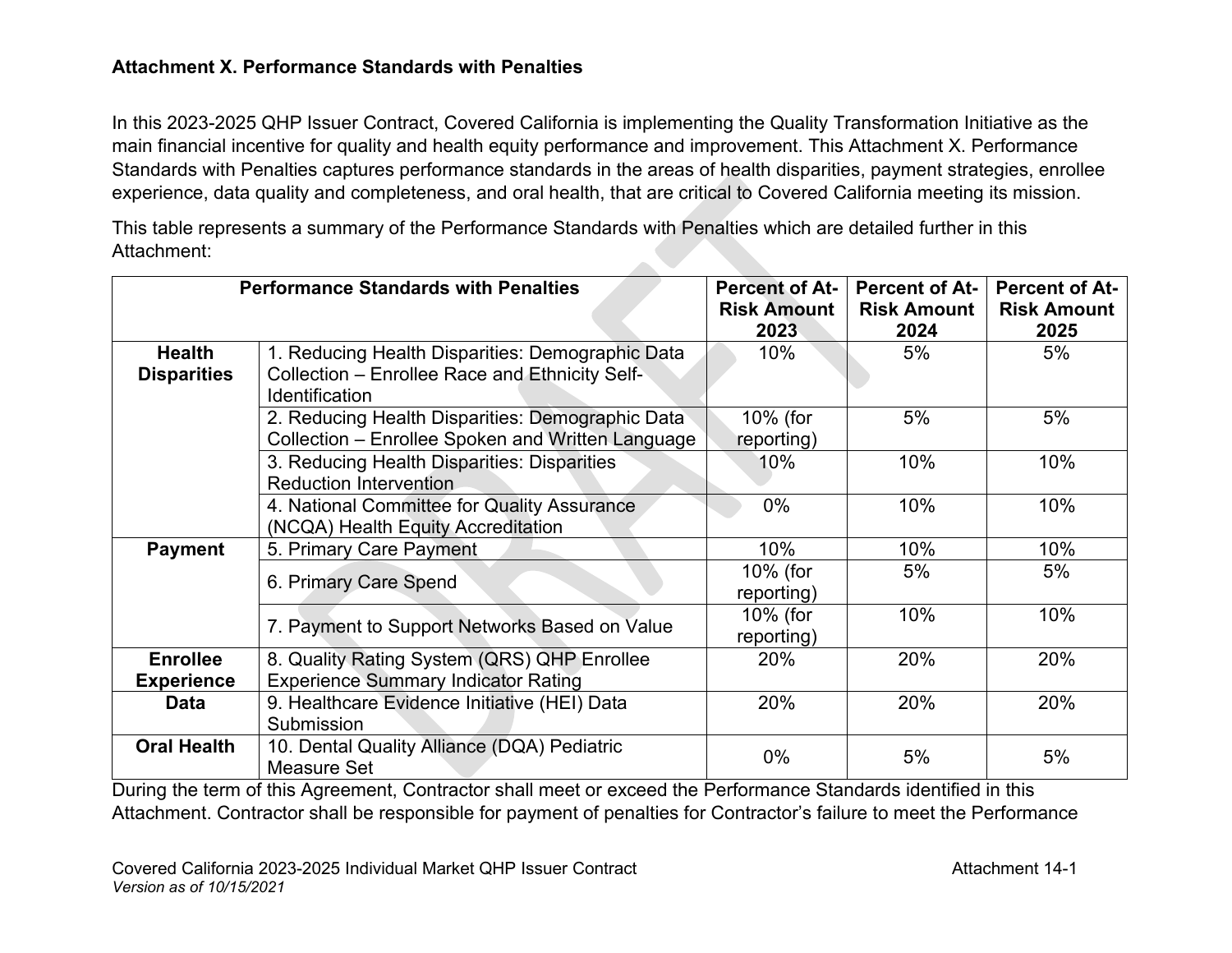## **Attachment X. Performance Standards with Penalties**

Standards in accordance with the terms set forth in Section 6.1 of the Agreement and this Attachment. Contractor shall submit the data required by the Performance Standards by the date specified by Covered California. Some of the data required applies to a window of time. Some of the data represents a point in time. This measurement timing is described in more detail in the sections within this Attachment.

Contractor shall monitor and track its performance each month against the Performance Standards and provide Covered California with a detailed Monthly Performance Report in a mutually-agreeable format. Contractor must report on Covered California business only and report Contractor's Enrollees in Covered California for the Individual Exchange separate from Contractor's Enrollees in Covered California for Small Business. Except as otherwise specified below in the Performance Standards Table, the reporting period for each Performance Standard shall be one calendar month. All references to days shall be calendar days and references to time of day shall be to Pacific Standard Time.

If Contractor fails to meet any Performance Standard in any calendar month (whether or not the failure is excused), Covered California may request and Contractor shall (a) investigate and report on the root cause of the problem; (b) develop a corrective action plan (where applicable); (c) to the extent within Contractor's control, remedy the cause of the performance failure and resume meeting the affected Performance Standards; (d) implement and notify Covered California of measures taken by Contractor to prevent recurrences, if the performance failure is otherwise likely to recur; and (e) make written recommendations to Covered California for improvements in Contractor's procedures.

The total amount at risk for Contractor's failure to meet the Performance Standards is equal to 0.2% of the total Gross Premium for the applicable Plan Year (At-Risk Amount). Penalties will be determined on an annual basis at the end of each calendar year, based on Contractor's final year-end data for each Performance Standard. Where applicable, performance is assessed for each product (HMO, PPO, EPO) the Contractor offers. Penalties are weighted by enrollment in the product for Contractor's with multiple products. Covered California has specified below when the At-Risk Amount or the performance requirements differ by product.

Covered California will provide the Contractor an Initial Contractor Performance Standard Evaluation Report, covering preliminary year end data available, which Covered California will send to Contractor for review no later than February 28th of the following calendar year.

When the results of the Performance Standards are calculated, Covered California will provide Contractor with a Final Contractor Performance Standard Evaluation Report, along with an invoice, within 60 calendar days of receipt of the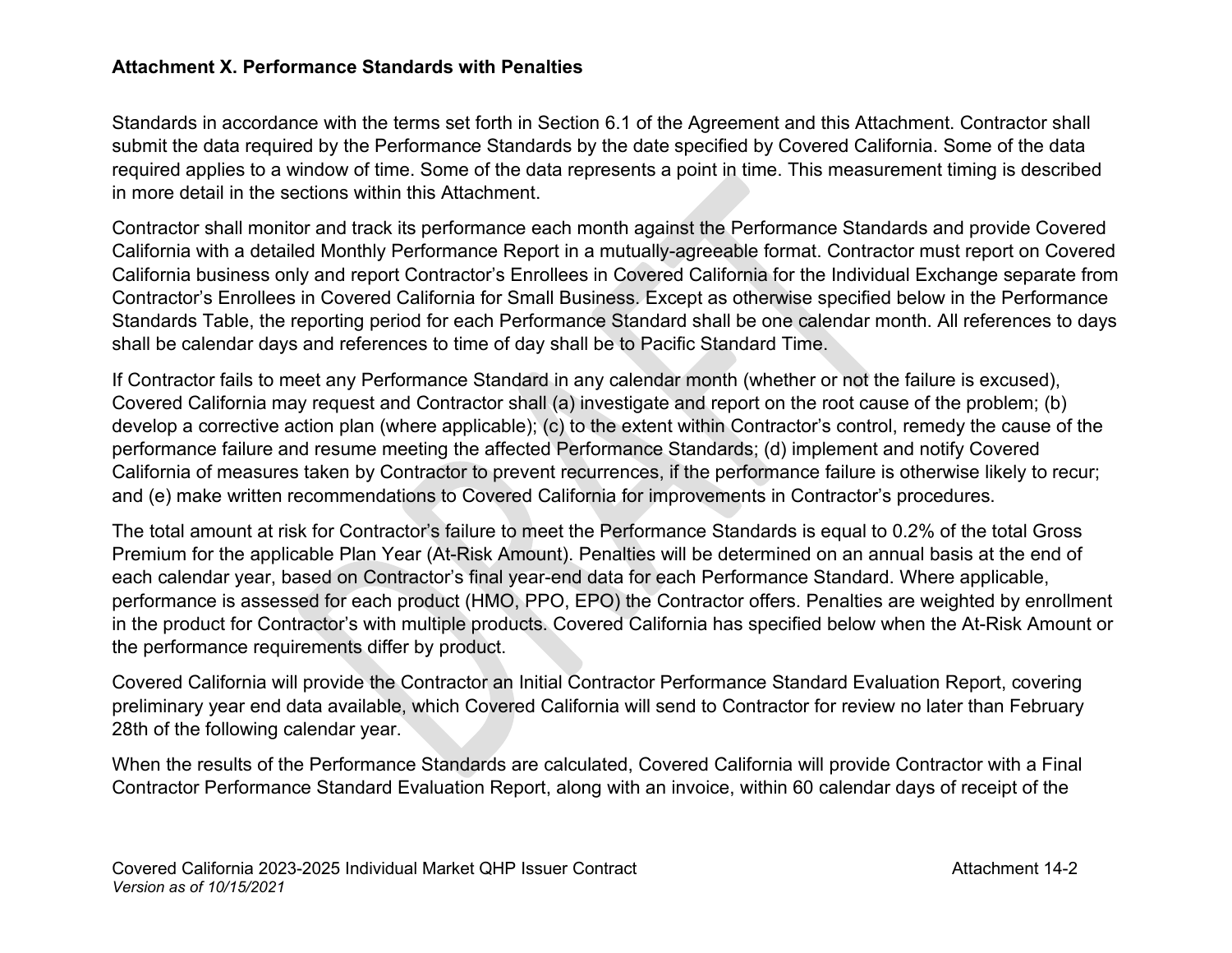## **Attachment X. Performance Standards with Penalties**

Performance Standards data requirements. Contractor shall remit payment to Covered California within 30 calendar days of receiving the Final Contractor Performance Measurement Evaluation Report and invoice.

If Contractor does not agree with either the Initial or Final Performance Standard Evaluation Report, Contractor may dispute the Report in writing within thirty (30) calendar days of receipt of that Report. The written notification of dispute shall provide a detailed explanation of the basis for the dispute. Covered California shall review and provide a written response to Contractor's dispute within thirty (30) calendar days of receipt of Contractor's notification of dispute. If the Contractor still disputes the findings of Covered California, Contractor may pursue additional remedies in accordance with Section 12.1 of the Agreement.

Contractor shall not be responsible for any failure to meet a Performance Standard if and to the extent that the failure is excused pursuant to Section 12.7 of the Agreement (Force Majeure), or the parties agree that the lack of compliance is due to Covered California's failure to properly or timely perform (or cause to be properly or timely performed) any responsibility, duty, or other obligation under this Agreement, provided that Contractor timely notifies Covered California of the problem and uses commercially reasonable efforts to perform and meet the Performance Standards notwithstanding Covered California's failure to perform or delay in performing.

If Contractor wishes to avail itself of one of these exceptions, Contractor must notify Covered California in its response to the performance report identifying the failure to meet such Performance Standard. This response must include: (a) the identity of the Performance Standard that is subject to the exception, and (b) the circumstances that gave rise to the exception in sufficient detail to permit Covered California to evaluate whether Contractor's claim of exception is valid. Notwithstanding anything to the contrary herein, in no event shall any failure to meet a Customer Satisfaction Performance Standard fall within an exception.

The Parties may adjust, suspend, or add Performance Standards from time to time, upon written agreement of the parties, without an amendment to this contract.

Covered California and Contractor shall work together to periodically review and adjust the specific measures consistent with any applicable Federal regulations.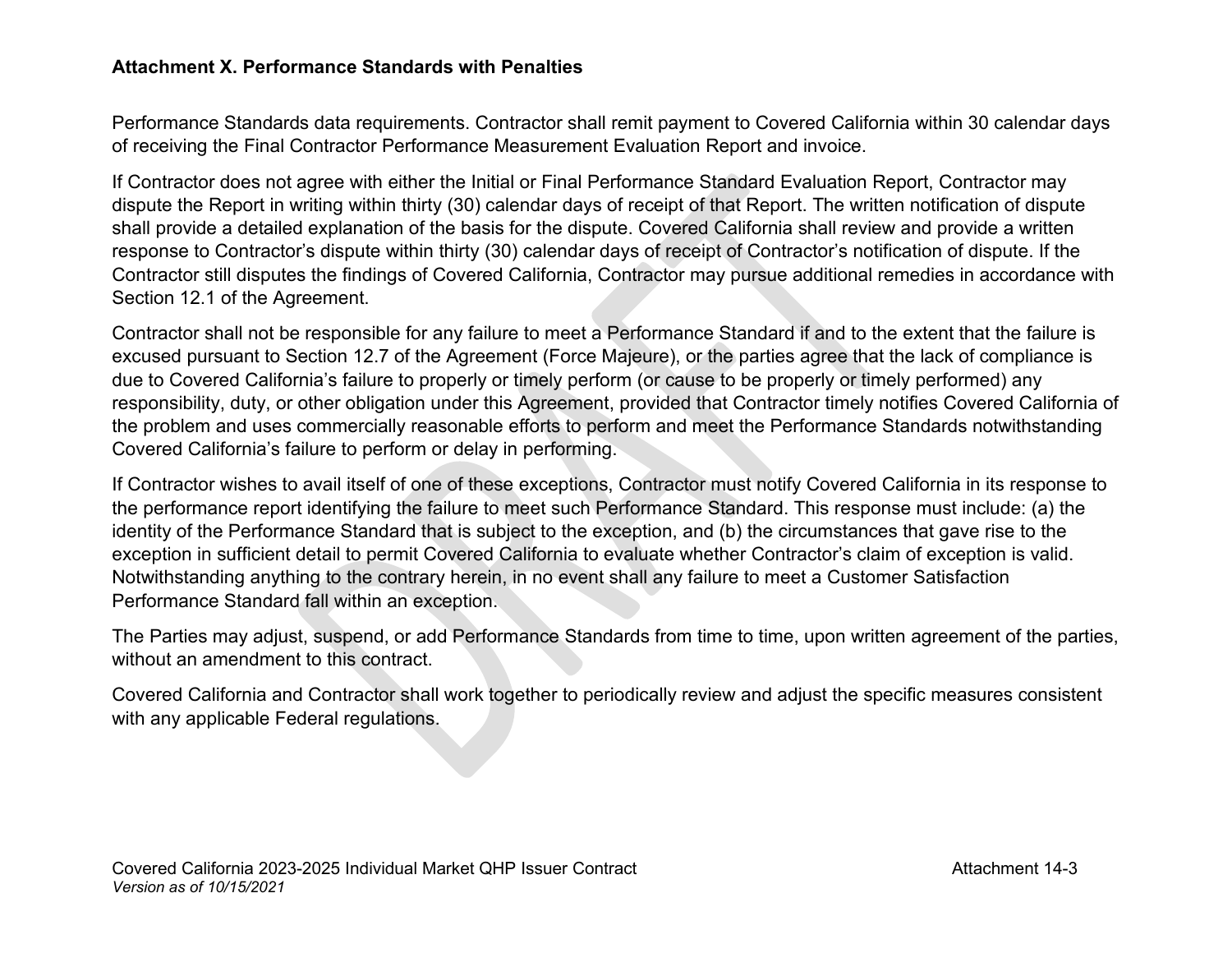| <b>Performance Standards with Penalties</b>                |                                                                                                                       |                                                                                                                           |  |
|------------------------------------------------------------|-----------------------------------------------------------------------------------------------------------------------|---------------------------------------------------------------------------------------------------------------------------|--|
|                                                            | Quality, Equity, And Delivery System Transformation Standards                                                         |                                                                                                                           |  |
| Definitions for Performance Standards: $1 - 7$             |                                                                                                                       |                                                                                                                           |  |
|                                                            | Measurement Year: The calendar year that activity being assessed is performed.                                        |                                                                                                                           |  |
|                                                            | Reporting Year: The calendar year that performance data is reported to Covered California.                            |                                                                                                                           |  |
|                                                            |                                                                                                                       | Assessment Year: The calendar year that performance data is evaluated, and Measurement Year performance level is          |  |
| determined.                                                |                                                                                                                       |                                                                                                                           |  |
|                                                            | <b>Performance Standard 1</b>                                                                                         |                                                                                                                           |  |
|                                                            |                                                                                                                       | 1. Reducing Health Disparities: Demographic Data Collection - Enrollee Race and Ethnicity Self-Identification -           |  |
| Attachment 7, Article 1.01 and 1.02                        |                                                                                                                       |                                                                                                                           |  |
|                                                            | Contractor must meet the target of eighty percent (80%) Enrollee self-reported race and ethnicity data for Enrollees. |                                                                                                                           |  |
|                                                            |                                                                                                                       | Contractor must demonstrate compliance by including valid race and ethnicity attributes for at least 80% of Enrollees in  |  |
| its Healthcare Evidence Initiative (HEI) data submissions. |                                                                                                                       |                                                                                                                           |  |
|                                                            |                                                                                                                       |                                                                                                                           |  |
| Please note the following specifications:                  |                                                                                                                       |                                                                                                                           |  |
|                                                            | a. See list of acceptable standard values in separate methodology document.                                           |                                                                                                                           |  |
|                                                            | b. "Other", "mixed", "multi-racial", etc. values do apply toward meeting the 80% race and ethnicity standard.         |                                                                                                                           |  |
|                                                            |                                                                                                                       | c. "Null", "blank", "missing", "unknown", "not reported", "decline to state", etc. values DO NOT apply toward meeting the |  |
| 80% race and ethnicity standard.                           |                                                                                                                       |                                                                                                                           |  |
| <b>Measurement Year 2023</b>                               | <b>Measurement Year 2024</b>                                                                                          | <b>Measurement Year 2025</b>                                                                                              |  |
| Contractor does not meet the 80%                           | Contractor does not meet the 80%                                                                                      | Contractor does not meet the 80% target                                                                                   |  |
| standard for self-reported racial and                      | target for self-reported racial and                                                                                   | for self-reported racial and ethnic data                                                                                  |  |
| ethnic data for Enrollees: 10%                             | ethnic data for Enrollees: 5% penalty                                                                                 | for Enrollees: 5% penalty                                                                                                 |  |
|                                                            |                                                                                                                       |                                                                                                                           |  |
| penalty                                                    | Contractor meets the 80% target for                                                                                   | Contractor meets the 80% target for self-                                                                                 |  |
| Contractor meets the 80% standard                          | self-reported racial and ethnic data for                                                                              | reported racial and ethnic data for                                                                                       |  |
| for self-reported racial and ethnic                        | Enrollees: no penalty                                                                                                 | Enrollees: no penalty                                                                                                     |  |
| data for Enrollees: no penalty                             |                                                                                                                       |                                                                                                                           |  |
|                                                            |                                                                                                                       |                                                                                                                           |  |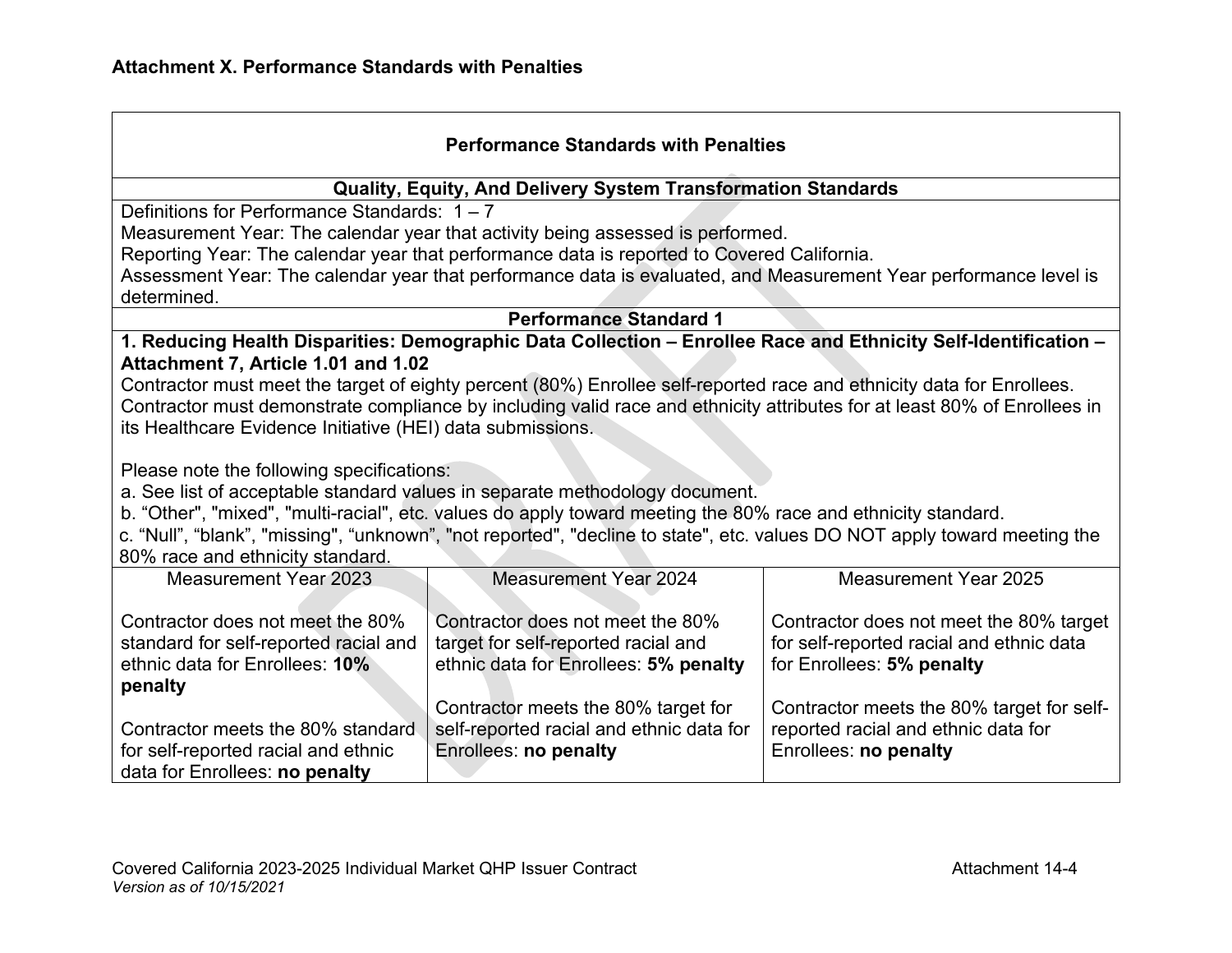| <b>Performance Standards with Penalties</b>                                                                                                                                                                                                                                                                                                                                                                           |                                                                                                                             |                                                                                                                                                |  |
|-----------------------------------------------------------------------------------------------------------------------------------------------------------------------------------------------------------------------------------------------------------------------------------------------------------------------------------------------------------------------------------------------------------------------|-----------------------------------------------------------------------------------------------------------------------------|------------------------------------------------------------------------------------------------------------------------------------------------|--|
|                                                                                                                                                                                                                                                                                                                                                                                                                       | <b>Quality, Equity, And Delivery System Transformation Standards</b>                                                        |                                                                                                                                                |  |
|                                                                                                                                                                                                                                                                                                                                                                                                                       | <b>Performance Standard 2</b>                                                                                               |                                                                                                                                                |  |
| Attachment 7, Article 1.01 and 1.02                                                                                                                                                                                                                                                                                                                                                                                   | 2. Reducing Health Disparities: Demographic Data Collection - Enrollee Spoken and Written Language -                        |                                                                                                                                                |  |
| Contractor must include valid spoken and written language attributes for Enrollees in its HEI submissions for 2023 and<br>must meet the negotiated annual standard for self-reported spoken and written language in 2024 and 2025. Contractor<br>must demonstrate compliance by including valid spoken and written language attributes for Enrollees in its Healthcare<br>Evidence Initiative (HEI) data submissions. |                                                                                                                             |                                                                                                                                                |  |
| Measurement Year 2023                                                                                                                                                                                                                                                                                                                                                                                                 | <b>Measurement Year 2024</b>                                                                                                | <b>Measurement Year 2025</b>                                                                                                                   |  |
| Contractor does not include valid<br>spoken and written language<br>attributes for Enrollees in its HEI<br>submissions: 10% penalty                                                                                                                                                                                                                                                                                   | Contractor does not meet the<br>intermediate standard for self-reported<br>spoken language for Enrollees: 2.5%<br>penalty   | Contractor does not meet the<br>intermediate standard for self-reported<br>spoken language for Enrollees: 2.5%<br>penalty                      |  |
| Contractor includes valid spoken and<br>written language attributes for<br>Enrollees in its HEI submissions: no<br>penalty                                                                                                                                                                                                                                                                                            | Contractor does not meet the<br>intermediate standard for self-reported<br>written language for Enrollees: 2.5%<br>penalty  | Contractor does not meet the<br>intermediate standard for self-reported<br>written language for Enrollees: 2.5%<br>penalty                     |  |
|                                                                                                                                                                                                                                                                                                                                                                                                                       | Contractor meets the intermediate<br>standard for self-reported spoken and<br>written language for Enrollees: no<br>penalty | Contractor meets the intermediate<br>standard for self-reported spoken and<br>written language for Covered<br>California Enrollees: no penalty |  |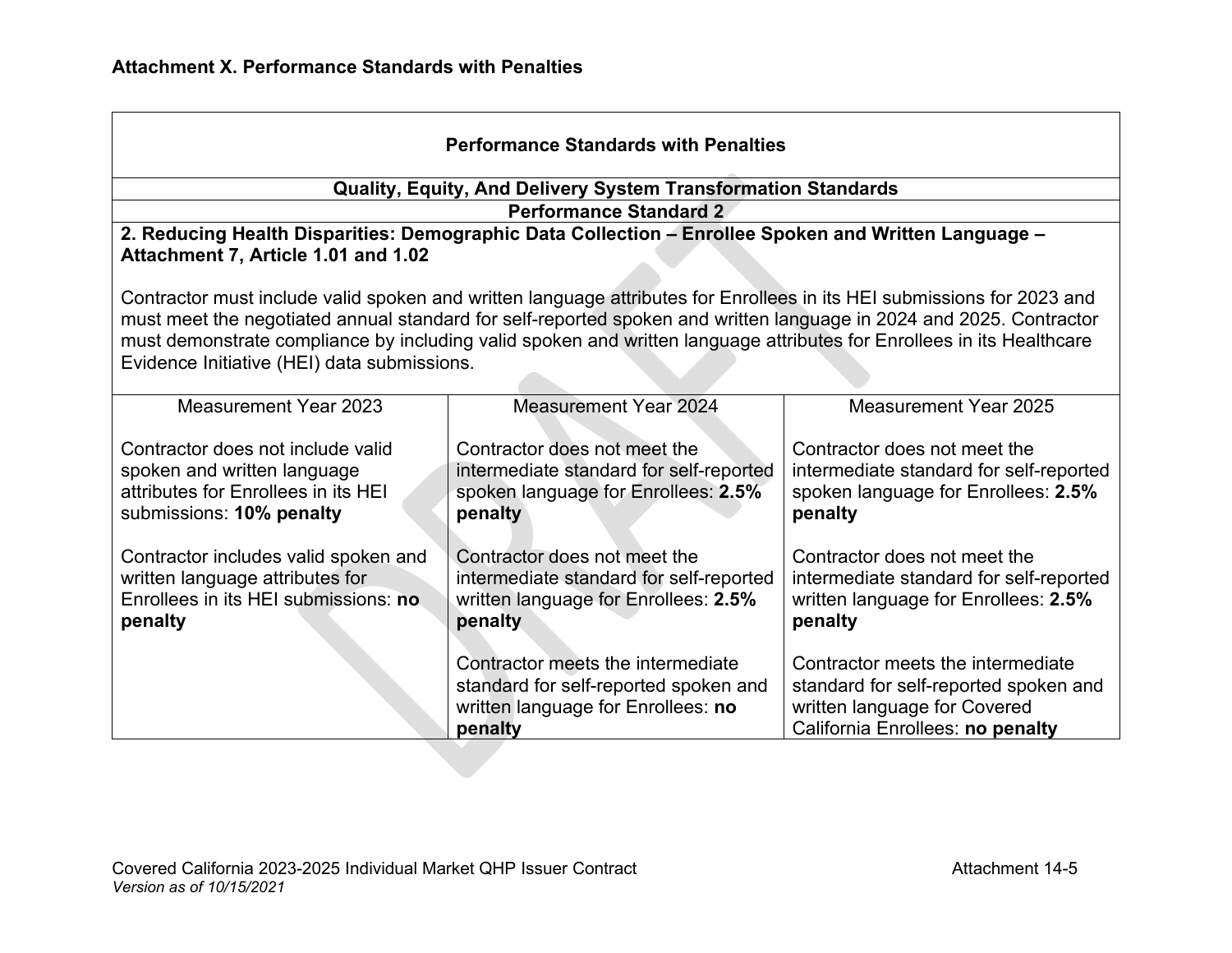| <b>Performance Standards with Penalties</b>                                                                                                                                                                                                                                                                                                                                                                                                                                                                                                                                            |                                                                                                                                                                                                                                                                                                        |                                                                                                                                                                                                                                                                                                        |  |
|----------------------------------------------------------------------------------------------------------------------------------------------------------------------------------------------------------------------------------------------------------------------------------------------------------------------------------------------------------------------------------------------------------------------------------------------------------------------------------------------------------------------------------------------------------------------------------------|--------------------------------------------------------------------------------------------------------------------------------------------------------------------------------------------------------------------------------------------------------------------------------------------------------|--------------------------------------------------------------------------------------------------------------------------------------------------------------------------------------------------------------------------------------------------------------------------------------------------------|--|
|                                                                                                                                                                                                                                                                                                                                                                                                                                                                                                                                                                                        | <b>Quality, Equity, And Delivery System Transformation Standards</b>                                                                                                                                                                                                                                   |                                                                                                                                                                                                                                                                                                        |  |
|                                                                                                                                                                                                                                                                                                                                                                                                                                                                                                                                                                                        | <b>Performance Standard 3</b>                                                                                                                                                                                                                                                                          |                                                                                                                                                                                                                                                                                                        |  |
|                                                                                                                                                                                                                                                                                                                                                                                                                                                                                                                                                                                        | 3. Reducing Health Disparities: Disparities Reduction Intervention - Attachment 7, Article 1.03                                                                                                                                                                                                        |                                                                                                                                                                                                                                                                                                        |  |
| Pursuant to Article 1.03 of Attachment 7, Contractor must demonstrate meaningful improvement for its selected<br>disparity measure for the intervention population based on the mutually agreed upon intervention proposal and target<br>improvement rate and by year-end 2025 demonstrate reduced disparity between intervention population and reference<br>population. Contractor must report progress, including analysis of outcomes and potential to scale or replicate<br>intervention, by submitting to Covered California-approved disparities intervention progress reports. |                                                                                                                                                                                                                                                                                                        |                                                                                                                                                                                                                                                                                                        |  |
| <b>Measurement Year 2023</b>                                                                                                                                                                                                                                                                                                                                                                                                                                                                                                                                                           | <b>Measurement Year 2024</b>                                                                                                                                                                                                                                                                           | <b>Measurement Year 2025</b>                                                                                                                                                                                                                                                                           |  |
| Contractor and submits required<br>progress reports, and Contractor<br>does not meet target improvement<br>rate in intervention population for<br>identified disparity measure: 10%<br>penalty<br>Contractor meets target improvement<br>rate in intervention population for<br>identified disparity measure and<br>submits required progress reports:<br>no penalty                                                                                                                                                                                                                   | Contractor submits required progress<br>reports and Contractor does not meet<br>disparity reduction target for identified<br>disparity measure: 10% penalty<br>Contractor meets disparity reduction<br>target for identified disparity measure<br>and submits required progress<br>reports: no penalty | Contractor submits required progress<br>reports and Contractor does not meet<br>disparity reduction target for identified<br>disparity measure: 10% penalty<br>Contractor meets disparity reduction<br>target for identified disparity measure<br>and submits required progress reports:<br>no penalty |  |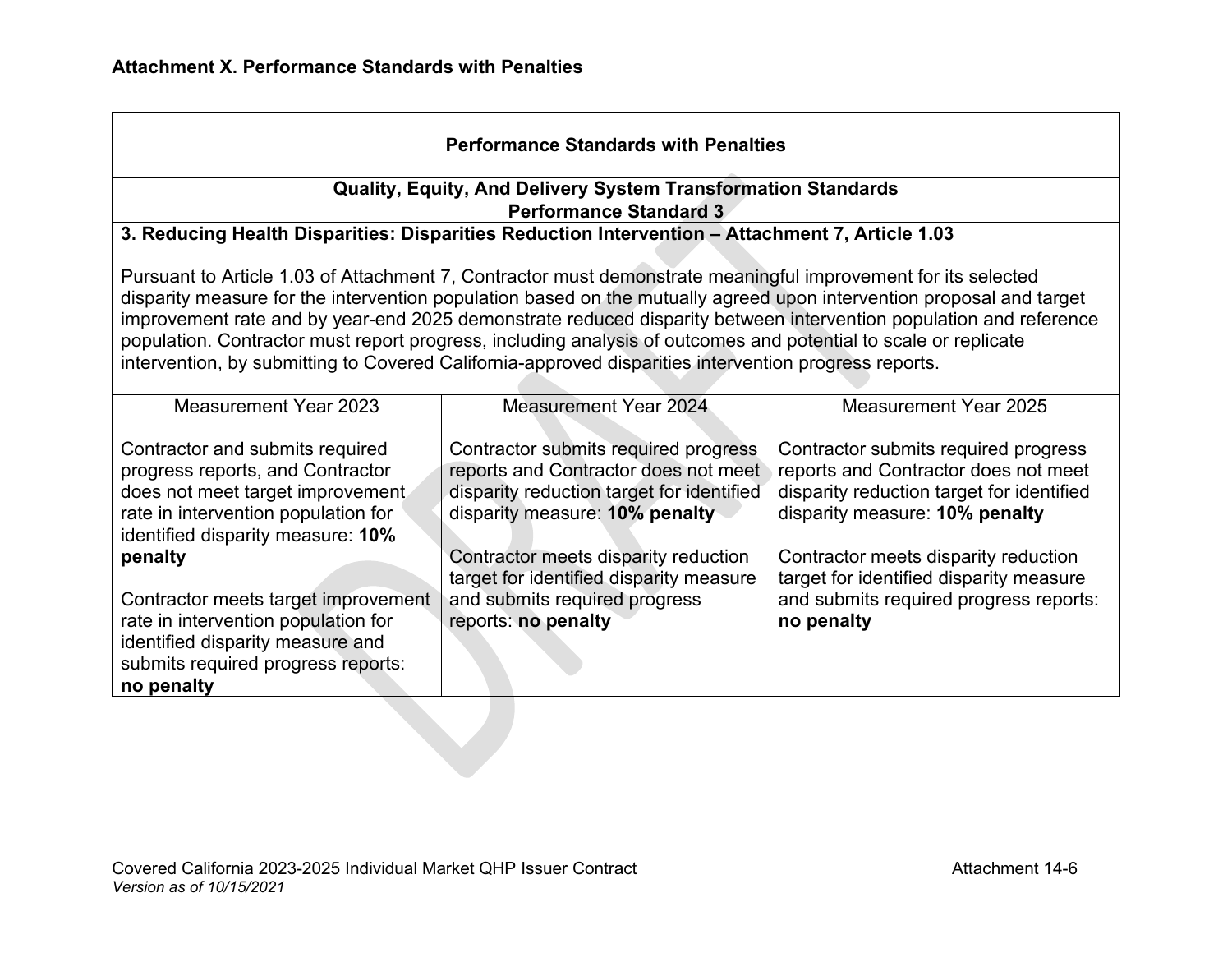| <b>Performance Standards with Penalties</b>                                                                                                |                                                                                                                                                                         |                                                                                                                                                             |  |
|--------------------------------------------------------------------------------------------------------------------------------------------|-------------------------------------------------------------------------------------------------------------------------------------------------------------------------|-------------------------------------------------------------------------------------------------------------------------------------------------------------|--|
|                                                                                                                                            | <b>Quality, Equity, And Delivery System Transformation Standards</b>                                                                                                    |                                                                                                                                                             |  |
|                                                                                                                                            | <b>Performance Standard 4</b>                                                                                                                                           |                                                                                                                                                             |  |
|                                                                                                                                            | 4. National Committee for Quality Assurance (NCQA) Health Equity Accreditation                                                                                          |                                                                                                                                                             |  |
| Contractor must achieve and maintain NCQA Multicultural Health Care Distinction (MHCD) or Health Equity<br>Accreditation by year-end 2023. |                                                                                                                                                                         |                                                                                                                                                             |  |
| Measurement Year 2023                                                                                                                      | Measurement Year 2024                                                                                                                                                   | Measurement Year 2025                                                                                                                                       |  |
| No assessment.                                                                                                                             | Contractor fails to achieve or maintain<br>NCQA Health Equity Accreditation by<br>January 1, 2024 or fails to maintain<br>accreditation throughout 2024: 10%<br>penalty | Contractor fails to achieve NCQA<br>Health Equity Accreditation by<br>January 1, 2025 or fails to maintain<br>accreditation throughout 2025: 10%<br>penalty |  |
|                                                                                                                                            | Contractor achieves NCQA Health<br><b>Equity Accreditation and maintains</b><br>accreditation throughout 2024: no<br>penalty                                            | Contractor achieves NCQA Health<br><b>Equity Accreditation and maintains</b><br>accreditation throughout 2025: no<br>penalty                                |  |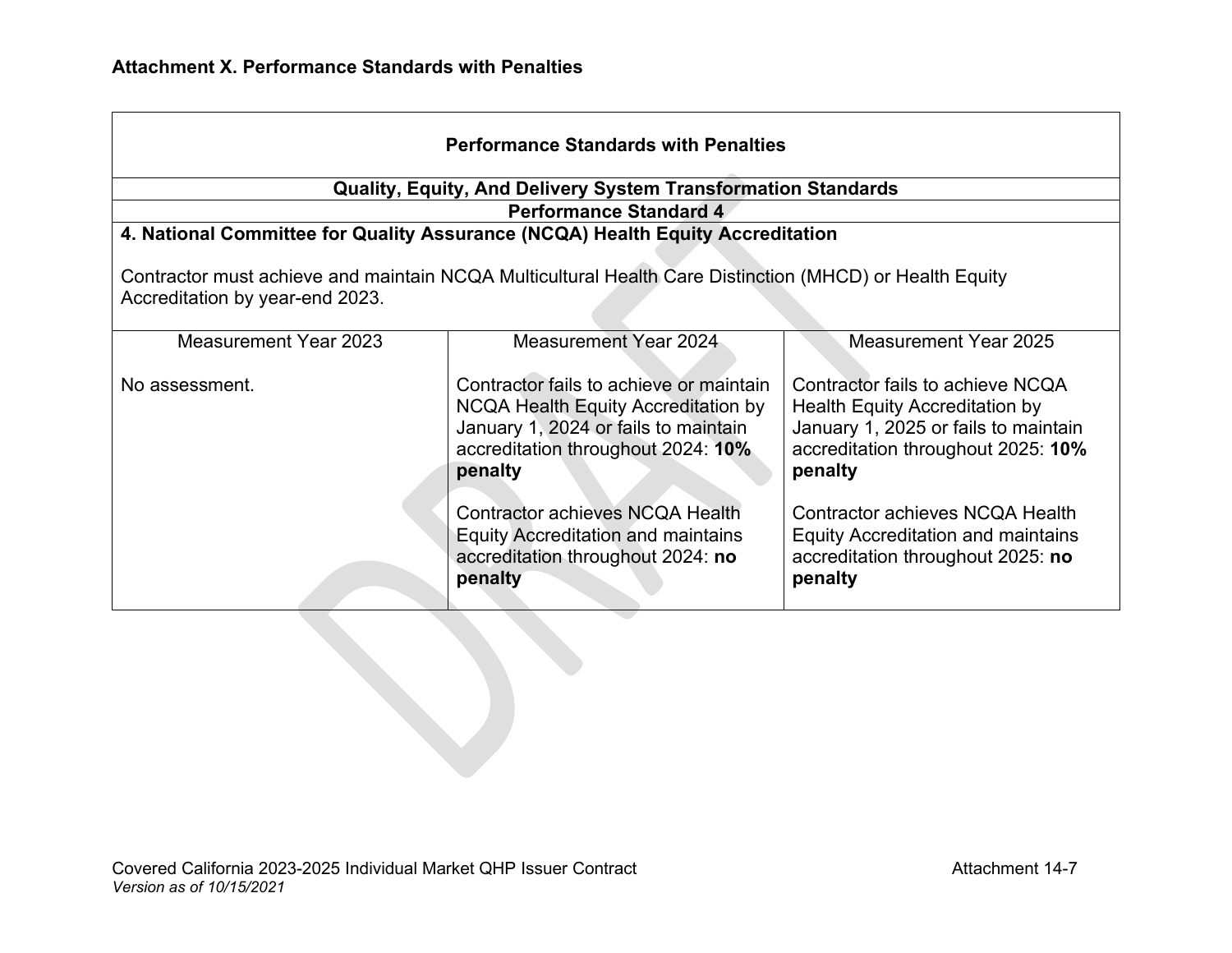| <b>Performance Standards with Penalties</b>                                                                                                                                                                                                                                                                                                                                                                                                                                                                                                                                    |                                                                                                                                                                  |                                                                                                                                                                  |  |
|--------------------------------------------------------------------------------------------------------------------------------------------------------------------------------------------------------------------------------------------------------------------------------------------------------------------------------------------------------------------------------------------------------------------------------------------------------------------------------------------------------------------------------------------------------------------------------|------------------------------------------------------------------------------------------------------------------------------------------------------------------|------------------------------------------------------------------------------------------------------------------------------------------------------------------|--|
|                                                                                                                                                                                                                                                                                                                                                                                                                                                                                                                                                                                | Quality, Equity, And Delivery System Transformation Standards                                                                                                    |                                                                                                                                                                  |  |
|                                                                                                                                                                                                                                                                                                                                                                                                                                                                                                                                                                                | <b>Performance Standard 5</b>                                                                                                                                    |                                                                                                                                                                  |  |
| 5. Primary Care Payment - Attachment 7, Article 4.01.3                                                                                                                                                                                                                                                                                                                                                                                                                                                                                                                         |                                                                                                                                                                  |                                                                                                                                                                  |  |
| Contractor must progressively expand and meet a minimum threshold for the number and percent of primary care<br>clinicians paid through the Health Care Payment Learning and Action Network Alternative Payment Model (HCP LAN<br>APM) categories of population-based payment (Category 4) or alternative payment models built on fee for service<br>structure such as shared savings (Category 3) for each measurement year. Contractor's payment models must provide<br>the revenue necessary for primary care clinicians to adopt accessible, data-driven, team-based care. |                                                                                                                                                                  |                                                                                                                                                                  |  |
| <b>Measurement Year 2023</b>                                                                                                                                                                                                                                                                                                                                                                                                                                                                                                                                                   | <b>Measurement Year 2024</b>                                                                                                                                     | Measurement Year 2025                                                                                                                                            |  |
| Contractor demonstrates that less<br>than 40% of primary care clinicians<br>are contracted under HCP LAN APM<br>Category 3 or Category 4: 10%<br>penalty                                                                                                                                                                                                                                                                                                                                                                                                                       | Contractor demonstrates that less<br>than 45% of primary care clinicians<br>are contracted under HCP LAN APM<br>Category 3 or Category 4: 10%<br>penalty         | Contractor demonstrates that that less<br>than 50% of primary care clinicians<br>are contracted under HCP LAN APM<br>Category 3 or Category 4: 10%<br>penalty    |  |
| Contractor demonstrates that 40% to<br>less than 50% of primary care<br>clinicians are contracted under HCP<br>LAN APM Category 3 or Category 4:<br>7.5% penalty                                                                                                                                                                                                                                                                                                                                                                                                               | Contractor demonstrates that 45% to<br>less than 55% of primary care<br>clinicians are contracted under HCP<br>LAN APM Category 3 or Category 4:<br>7.5% penalty | Contractor demonstrates that 50% to<br>less than 60% of primary care<br>clinicians are contracted under HCP<br>LAN APM Category 3 or Category 4:<br>7.5% penalty |  |
| Contractor demonstrates that 50% to<br>less than 60% of primary care<br>clinicians are contracted under HCP<br>LAN APM Category 3 or Category 4:<br>5% penalty                                                                                                                                                                                                                                                                                                                                                                                                                 | Contractor demonstrates that 55% to<br>less than 65% of primary care<br>clinicians are contracted under HCP<br>LAN APM Category 3 or Category 4:<br>5% penalty   | Contractor demonstrates that 60% to<br>less than 70% of primary care<br>clinicians are contracted under HCP<br>LAN APM Category 3 or Category 4:<br>5% penalty   |  |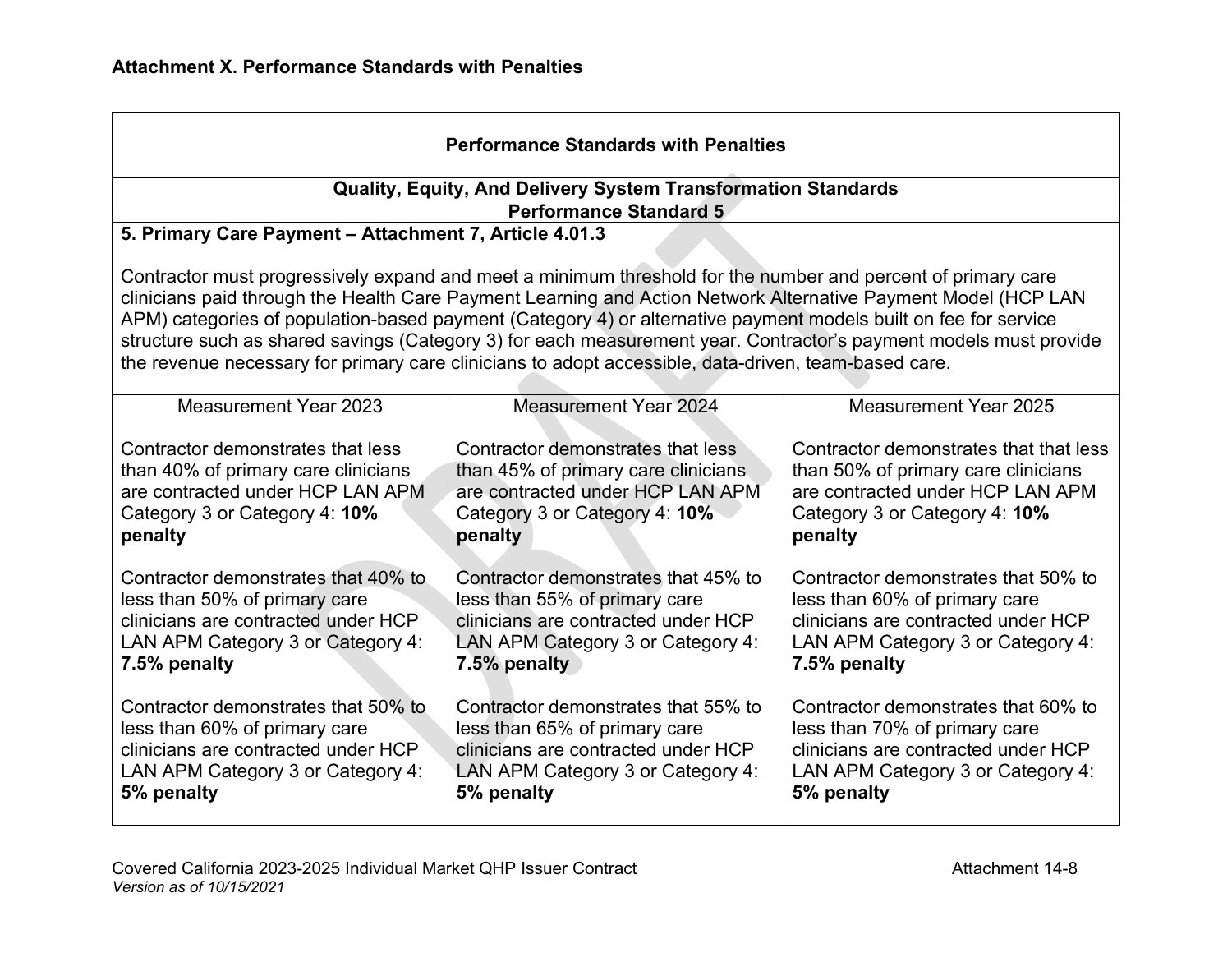| Ⅰ Contractor demonstrates that 60% or | Contractor demonstrates that 65% or  | Contractor demonstrates that 70% or  |
|---------------------------------------|--------------------------------------|--------------------------------------|
| more primary care clinicians are      | more primary care clinicians are     | more of primary care clinicians are  |
| l contracted under HCP LAN APM.       | contracted under HCP LAN APM         | contracted under HCP LAN APM         |
| Category 3 or Category 4: no penalty  | Category 3 or Category 4: no penalty | Category 3 or Category 4: no penalty |
|                                       |                                      |                                      |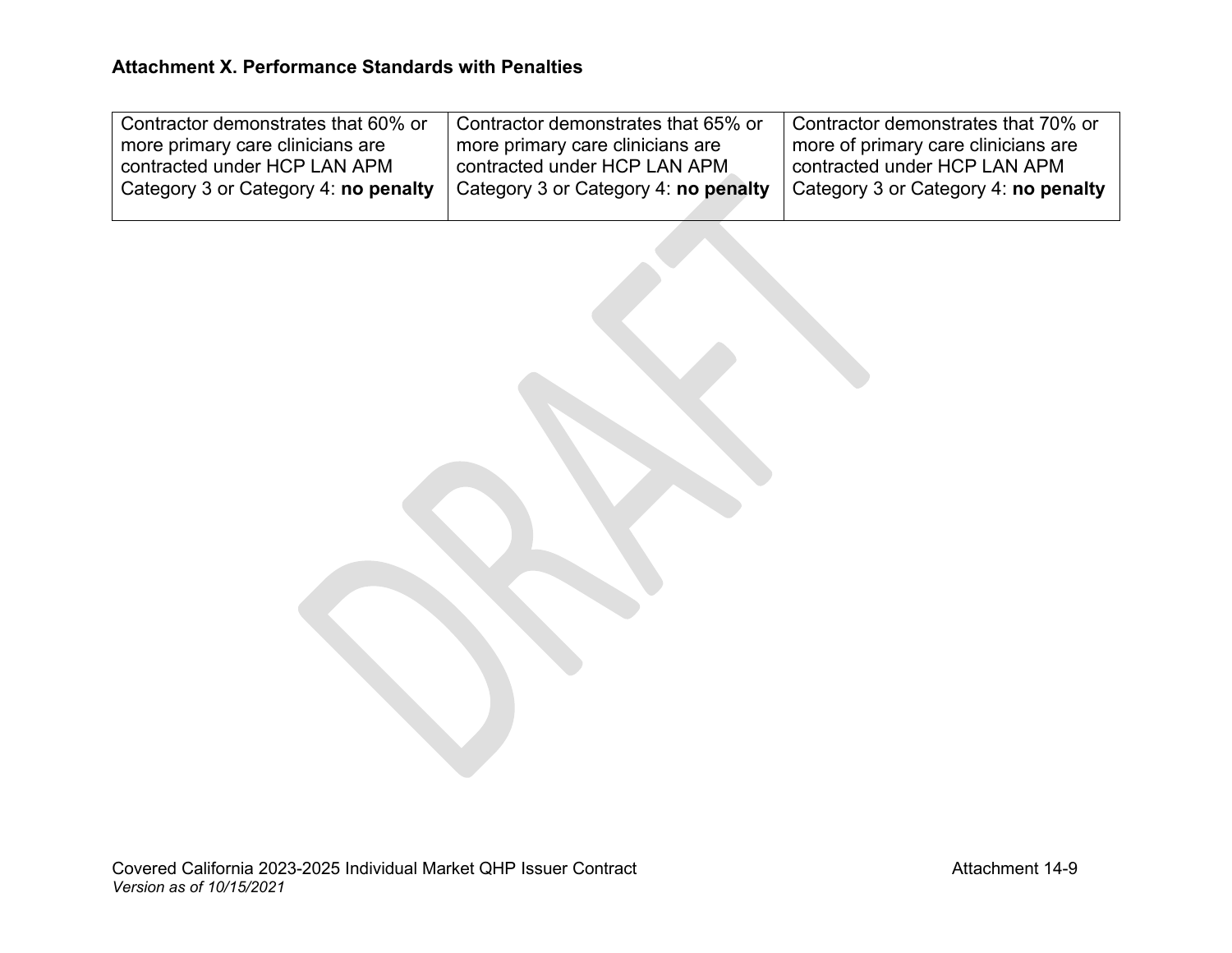| <b>Performance Standards with Penalties</b>                                                                                                                                                                                                                                                                                                                                             |                                                                                       |                                           |  |  |
|-----------------------------------------------------------------------------------------------------------------------------------------------------------------------------------------------------------------------------------------------------------------------------------------------------------------------------------------------------------------------------------------|---------------------------------------------------------------------------------------|-------------------------------------------|--|--|
| <b>Quality, Equity, And Delivery System Transformation Standards</b>                                                                                                                                                                                                                                                                                                                    |                                                                                       |                                           |  |  |
|                                                                                                                                                                                                                                                                                                                                                                                         | <b>Performance Standard 6</b><br>6. Primary Care Spend - Attachment 7, Article 4.01.3 |                                           |  |  |
| Contractor must report on total primary care spend, as defined by the Integrated Healthcare Association (IHA), and the<br>percent of spend within each Health Care Payment Learning and Action Network Alternative Payment Model (HCP<br>LAN APM) category. Contractor must report the percent of spend within each HCP LAN APM category compared to its<br>overall primary care spend. |                                                                                       |                                           |  |  |
| <b>Measurement Year 2023</b>                                                                                                                                                                                                                                                                                                                                                            | <b>Measurement Year 2024</b>                                                          | <b>Measurement Year 2025</b>              |  |  |
| Contractor does not report on its total<br>primary care spend and the percent of<br>spend within each HCP LAN APM<br>category: 10% penalty                                                                                                                                                                                                                                              | Performance standards to be<br>developed.                                             | Performance standards to be<br>developed. |  |  |
| Contractor reports on its total primary<br>care spend and the percent of spend<br>within each HCP LAN APM category:<br>no penalty                                                                                                                                                                                                                                                       |                                                                                       |                                           |  |  |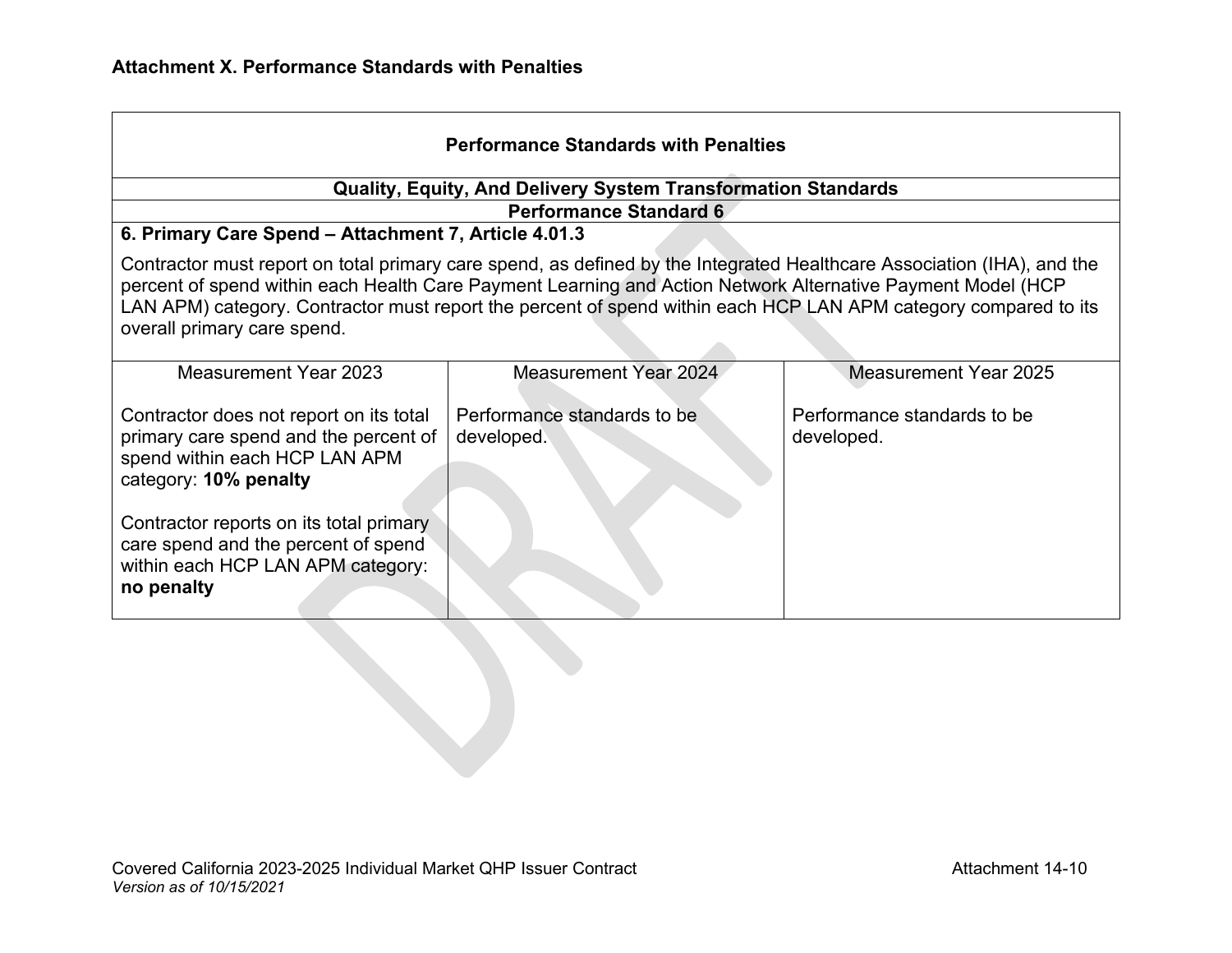| <b>Performance Standards with Penalties</b>                                                                                                                                                                                                                                                                                                                                                                                                                                                                                                                                                                                                                  |                                                               |                                           |  |
|--------------------------------------------------------------------------------------------------------------------------------------------------------------------------------------------------------------------------------------------------------------------------------------------------------------------------------------------------------------------------------------------------------------------------------------------------------------------------------------------------------------------------------------------------------------------------------------------------------------------------------------------------------------|---------------------------------------------------------------|-------------------------------------------|--|
|                                                                                                                                                                                                                                                                                                                                                                                                                                                                                                                                                                                                                                                              | Quality, Equity, And Delivery System Transformation Standards |                                           |  |
|                                                                                                                                                                                                                                                                                                                                                                                                                                                                                                                                                                                                                                                              | <b>Performance Standard 7</b>                                 |                                           |  |
| 7. Payment to Support Networks Based on Value - Attachment 7, Article 4.03.2<br>Contractor must report on its network payment models using the Health Care Payment Learning and Action Network<br>Alternative Payment Model (HCP LAN APM) categories of fee for service with no link to quality and value (Category 1),<br>fee for service with a link to quality and value (Category 2), alternative payment models built on a fee for service<br>structure such as shared savings (Category 3), and population-based payment (Category 4). Contractor must report<br>the percent of spend within each HCP LAN APM category compared to its overall budget. |                                                               |                                           |  |
| Measurement Year 2023                                                                                                                                                                                                                                                                                                                                                                                                                                                                                                                                                                                                                                        | Measurement Year 2024                                         | Measurement Year 2025                     |  |
| Contractor does not report on its total<br>network spend and the percent of<br>spend within each HCP LAN APM<br>category: 10% penalty                                                                                                                                                                                                                                                                                                                                                                                                                                                                                                                        | Performance standards to be<br>developed.                     | Performance standards to be<br>developed. |  |
| Contractor reports on its total network<br>spend and the percent of spend within<br>each HCP LAN APM category: no<br>penalty                                                                                                                                                                                                                                                                                                                                                                                                                                                                                                                                 |                                                               |                                           |  |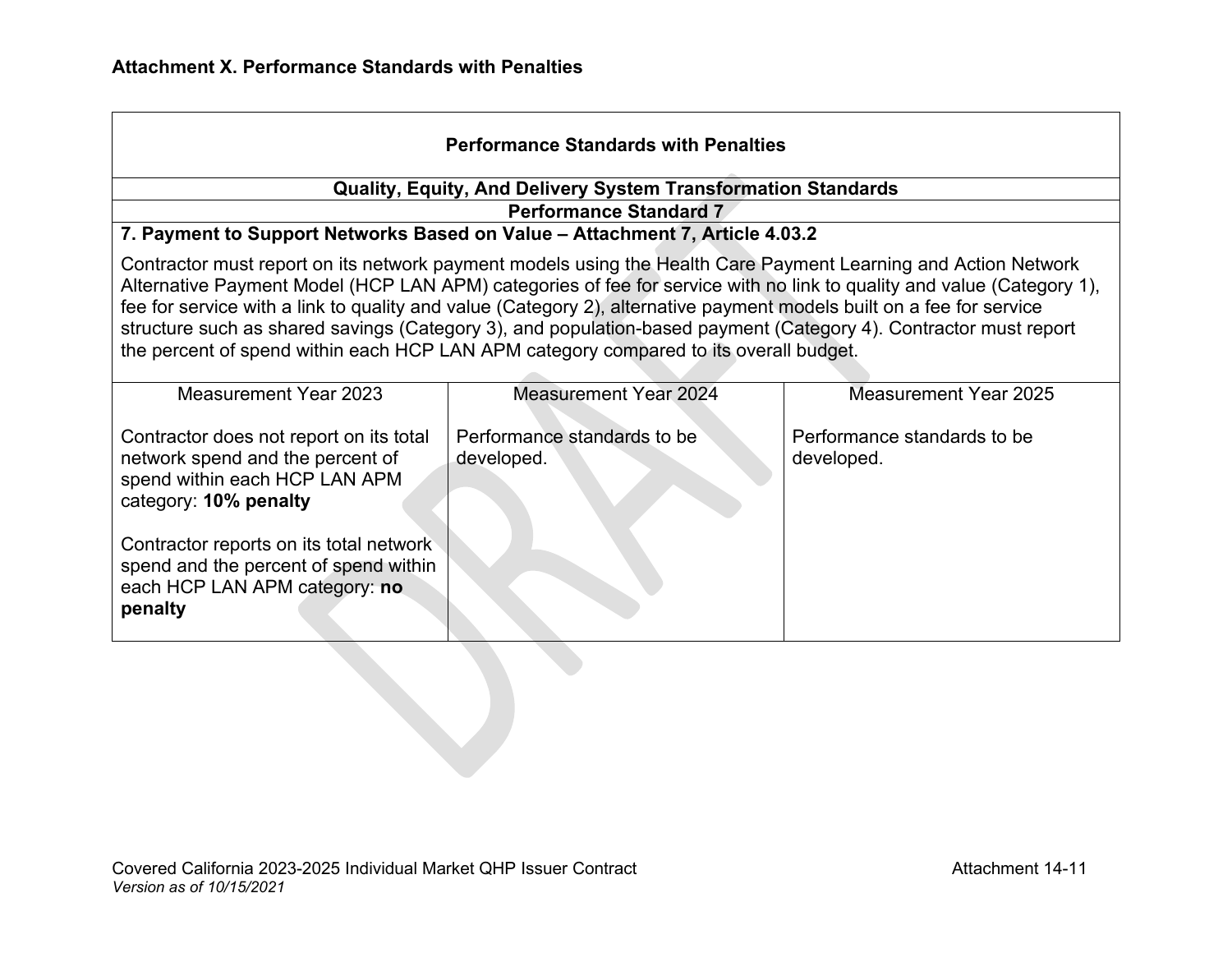# **Performance Standards with Penalties**

#### **Quality, Equity, And Delivery System Transformation Standards Performance Standard 8**

#### **8. Quality Rating System (QRS) QHP Enrollee Experience Summary Indicator Rating**

QHP Issuers are required by CMS annually to collect and submit third-party validated Quality Rating System (QRS) measure data, for the previous measurement year that will be used by CMS to calculate QHP scores and ratings. These measures will be determined by CMS. Covered California will publicly report the QRS scores and ratings that are produced by CMS and reserves the right to produce additional QRS scores from the CMS data for public release. QRS scores are based on surveys of both individual market and Covered California for Small Business Enrollees for those products offered in both marketplaces. Performance penalties will be calculated using the PMPM for individual market only.

Contractor will still be subject to an assessment of penalty or no penalty for each measurement year if Covered California issues a rating score and CMS does not issue a rating score (as was done for Measurement Year 2019 (Plan Year 2021 QRS). However, if neither Covered California or CMS issues a rating score, then Contractor will not be subject to an assessment of penalty or no penalty.

Measurement Years 2023, 2024, 2025

The QHP Enrollee Experience Summary Indicator Rating (Members Care Experience) score will be based on the QRS performance benchmarks supplied by CMS or adjusted, as appropriate, by Covered California.

1-2 Stars: **20% performance penalty.** 

3-5 Stars: **no penalty.**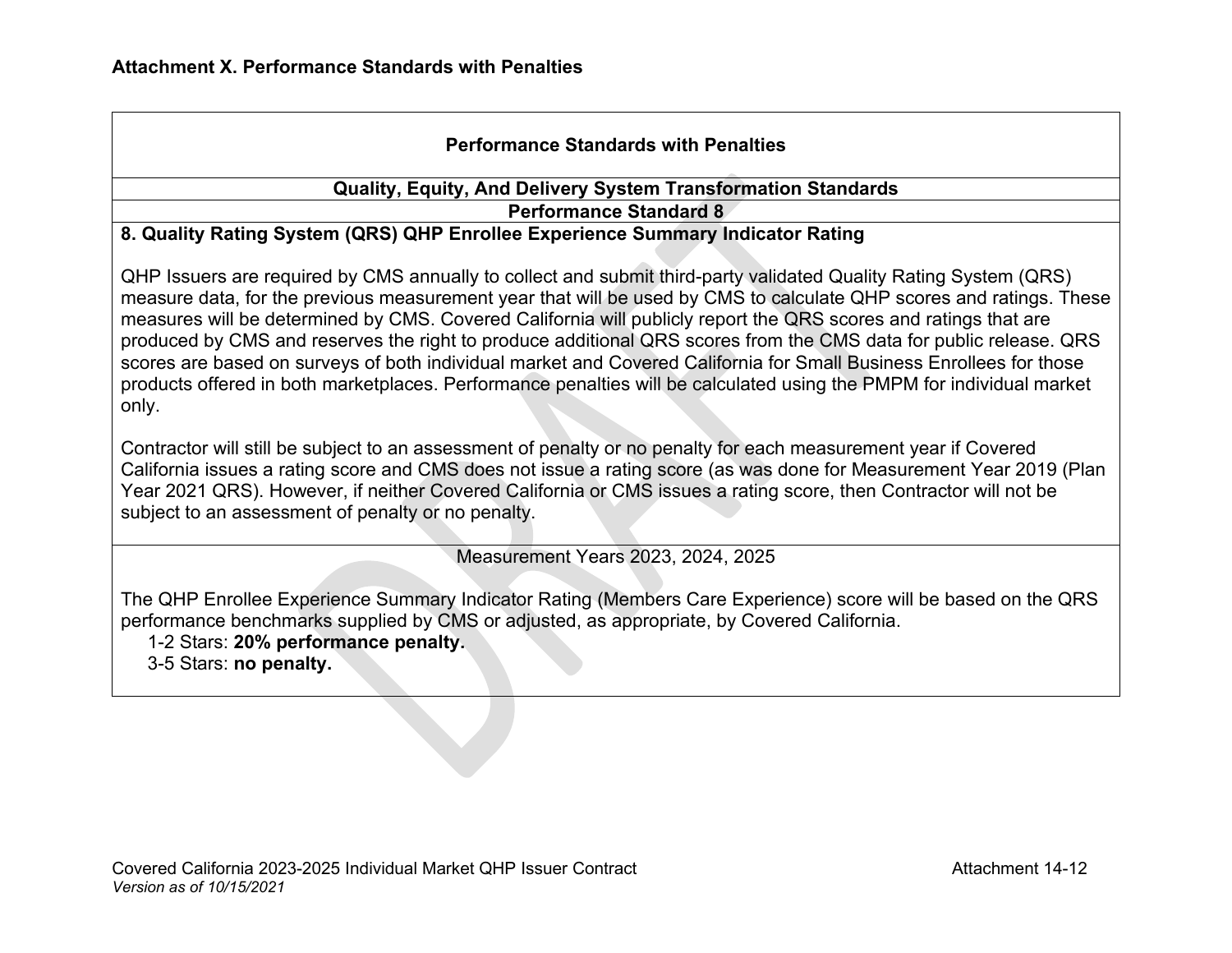| <b>Performance Standards with Penalties</b>                                                                                                                                                                                                                                                                                                                                                                                                                                                                                                                                                                                                                                                                                |  |  |
|----------------------------------------------------------------------------------------------------------------------------------------------------------------------------------------------------------------------------------------------------------------------------------------------------------------------------------------------------------------------------------------------------------------------------------------------------------------------------------------------------------------------------------------------------------------------------------------------------------------------------------------------------------------------------------------------------------------------------|--|--|
| <b>Healthcare Evidence Initiative (HEI) Data</b>                                                                                                                                                                                                                                                                                                                                                                                                                                                                                                                                                                                                                                                                           |  |  |
| <b>Performance Standard 9</b>                                                                                                                                                                                                                                                                                                                                                                                                                                                                                                                                                                                                                                                                                              |  |  |
| 9. HEI Data Submission specific to Attachment 7, Article 15.01 Data Submission<br>Full and regular submission of data according to the standards outlined in Attachment 7, Article 15.01. Contractor must<br>work with Covered California and the HEI vendor to ensure accuracy of data elements on an ongoing basis.                                                                                                                                                                                                                                                                                                                                                                                                      |  |  |
| Definitions for Performance Standard 9<br>Incomplete: A file or part of a file is missing, or critical data elements are not provided.<br>Irregular: Unexpected file or data element formatting, or record volumes or data element counts or sums deviate<br>significantly from historical submission patterns for the data supplier.<br>Late: Contractor submits data five or more business days later than its scheduled monthly submission date.<br>Non-Usable: HEI Vendor cannot successfully include submitted data in its database build, or HEI Vendor's or Covered<br>California's analysts determine that critical components of the submitted data cannot be used or relied upon in<br>subsequent analytic work. |  |  |
| Measurement Years 2023, 2024, 2025                                                                                                                                                                                                                                                                                                                                                                                                                                                                                                                                                                                                                                                                                         |  |  |
| 1. Incomplete, irregular, late, or non-useable submission of HEI data: 3% penalty<br>Failure to submit required financials (e.g., allowed, copay, coinsurance, and deductible amounts) or dental claims<br>covered under medical benefits constitutes incomplete submission.<br>Full and regular submission according to the formats specified and useable by Covered California within 5 business<br>days the Contractor's scheduled monthly submission date: no penalty                                                                                                                                                                                                                                                  |  |  |
| 2. Inpatient facility medical claim submissions for which the HEI Vendor cannot identify and match at least 95% of<br>California admissions to its Master Provider Index: 3% penalty<br>Contractor's submission meets or exceeds the 95% identification or matching standard: no penalty                                                                                                                                                                                                                                                                                                                                                                                                                                   |  |  |
| 3. Professional medical and Rx claim submissions with rendering (medical) or ordering (Rx) provider taxonomy and<br>type missing or invalid on more than 2% of claim submissions: 2% penalty<br>Contractor's submission meets or exceeds the 98% populated and valid threshold: no penalty                                                                                                                                                                                                                                                                                                                                                                                                                                 |  |  |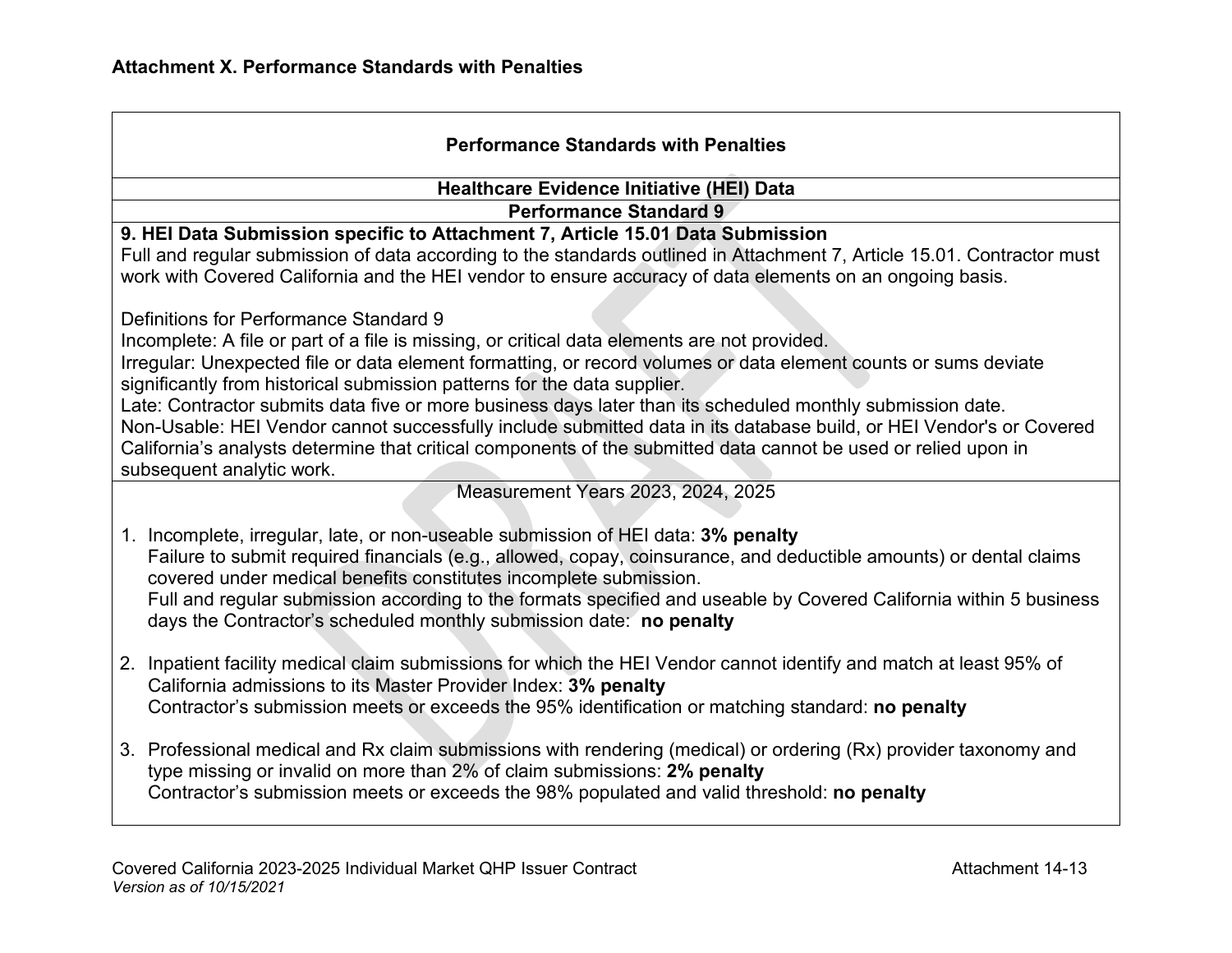| 4. Enrollment submissions with Primary Care Provider (PCP) National Provider Identifier (NPI) and Tax ID Number<br>(TIN) missing or invalid on more than 1% of records: 2% penalty                                                                                                                                                                                                                                                                       |
|----------------------------------------------------------------------------------------------------------------------------------------------------------------------------------------------------------------------------------------------------------------------------------------------------------------------------------------------------------------------------------------------------------------------------------------------------------|
| Contractor's submission meets or exceeds the 99% populated and valid threshold: no penalty                                                                                                                                                                                                                                                                                                                                                               |
| 5. Professional medical and Rx claim submissions with rendering (medical) or ordering (Rx) NPI and TIN missing or<br>invalid on more than 1% of claims: 2% penalty                                                                                                                                                                                                                                                                                       |
| Contractor's submission meets or exceeds the 99% populated and valid threshold: no penalty                                                                                                                                                                                                                                                                                                                                                               |
| 6. Medical and Rx claim submissions in which a file's allowed amount total varies by more than plus or minus 2% from<br>the file's total sum of net plan payment, coinsurance, copayment, deductible, and third party amounts: 2% penalty<br>Contractor's submission meets or exceeds the 98% summary financial validation threshold: no penalty                                                                                                         |
| 7. Medical claim, Rx claim, or capitation record submissions unaccompanied by corresponding enrollment records<br>more than 1% of the time: 2% penalty                                                                                                                                                                                                                                                                                                   |
| Contractor's submission meets or exceeds the 99% matching enrollment threshold: no penalty                                                                                                                                                                                                                                                                                                                                                               |
| 8. Enrollment, medical and Rx claim, and capitation record submissions for which the HEI Vendor cannot identify and<br>match at least 99% of records to a known insurance product for the data supplier, i.e., HIOS ID and year<br>combination (on- or off-Exchange) or issuer-specific product ID and year combination (off-Exchange): 2% penalty<br>Contractor's submission meets or exceeds the 99% identification and matching threshold: no penalty |
| 9. Rx claim submissions in which a file's allowed amount total varies by more than plus or minus 2% from the file's total<br>sum of ingredient cost and dispensing fee amounts: 1% penalty                                                                                                                                                                                                                                                               |
| Contractor's submission meets or exceeds the 98% summary financial validation threshold: no penalty                                                                                                                                                                                                                                                                                                                                                      |
| 10. Rx claim submissions with Rx Payment Tier missing or invalid on more than 1% of claims or with not all expected<br>values (i.e., $1 =$ Generic, $2 =$ Brand Formulary, $3 =$ Brand Non-Formulary, $4 =$ Specialty Drug, and $5 =$ ACA                                                                                                                                                                                                                |
| Preventive Medication) represented at appropriate and accurate proportions and consistent with Contractor's                                                                                                                                                                                                                                                                                                                                              |
| formulary: 1% penalty<br>Contractor's submission meets or exceeds the 99% populated and valid threshold and contains expected values at                                                                                                                                                                                                                                                                                                                  |
| appropriate and accurate proportions: no penalty                                                                                                                                                                                                                                                                                                                                                                                                         |
| <b>Dorformance Standards with Donaltics</b>                                                                                                                                                                                                                                                                                                                                                                                                              |